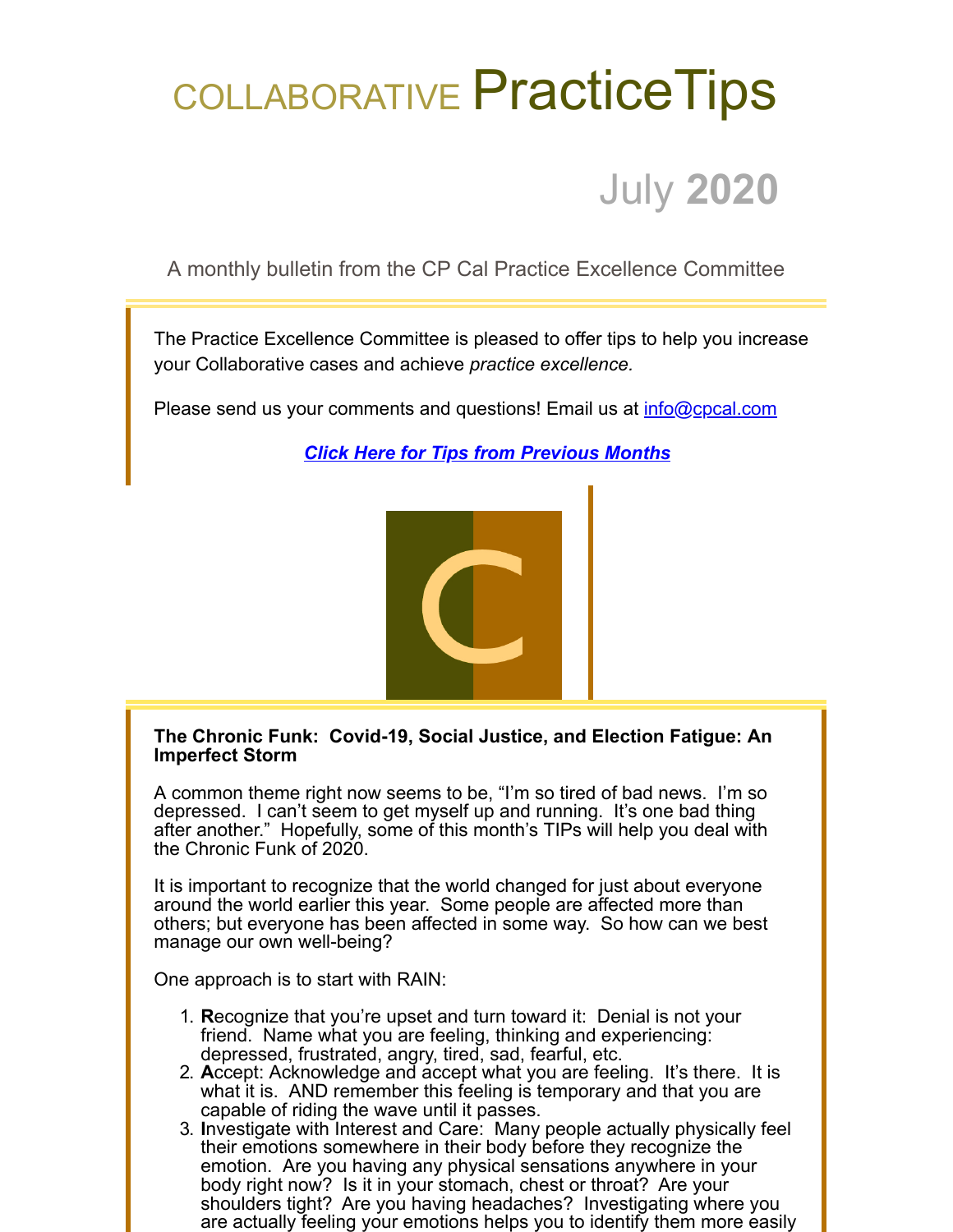in the future.

4. **N**urture: Nurture with Self-Compassion: Normalize your feelings and identify what you need right now. Anyone would have a stomachache right now; this is normal. What do I need *right now?* Consider a walk, a cup of tea, deep breathing, meditation, turning off the television, taking a nap, enjoying good food, talking with a friend. Then do exactly that for yourself. Process makes perfect.

How can we apply RAIN to issues contributing to our current imperfect storm? Whether it's Covid-19, Climate Change, Social Justice, Black Lives Matter or Election Fatigue, all of these issues illicit strong reactions in us and the people we work with. Attention and sensitivity are required now more than ever, as well as receptivity to alternative points of view. For example, consider applying RAIN to your personal reaction to Black Lives Matter ("BLM") as follows:

**R**ecognize the fact that the BLM movement exists. It is likely to bring up many different reactions for a variety of people. As you name your own feelings, recognize that others have strong feelings as well and they may be different from yours.

**A**ccept: Acknowledge and accept that BLM is a current and sensitive issue in our communities right now. Accept what you are feeling about it. Be receptive to how others are feeling about it.

**I**nvestigate with Interest and Care: Use your curiosity to look into the social justice issues that are being brought to your attention at this time; investigate them. Listen to what others have to say in an effort to at least understand their perspectives and experiences. Their experience may be very different from yours. Look within and investigate your own intrinsic biases and privileges - we all have them.

**N**urture: What do you need right now? Talk it out with friends, colleagues, family. Educate yourself; reach out to friends; join a reading group; listen to podcasts. Donate to a social justice cause that you believe will be helpful. Volunteer.

Next, consider what this time means for you and who you are as a human being and as a professional. We are all grieving the loss of the world we as we knew it just a few short months ago. This can be a time to reconsider your priorities, your ethics and your place in the world. Consider this a time to learn and grow. All of these actions are part of the grief process - letting go of the lives we lived before and updating our perspective to meet new realities. We may be in the eye of an imperfect storm; AND drawing on RAIN can help us weather it.